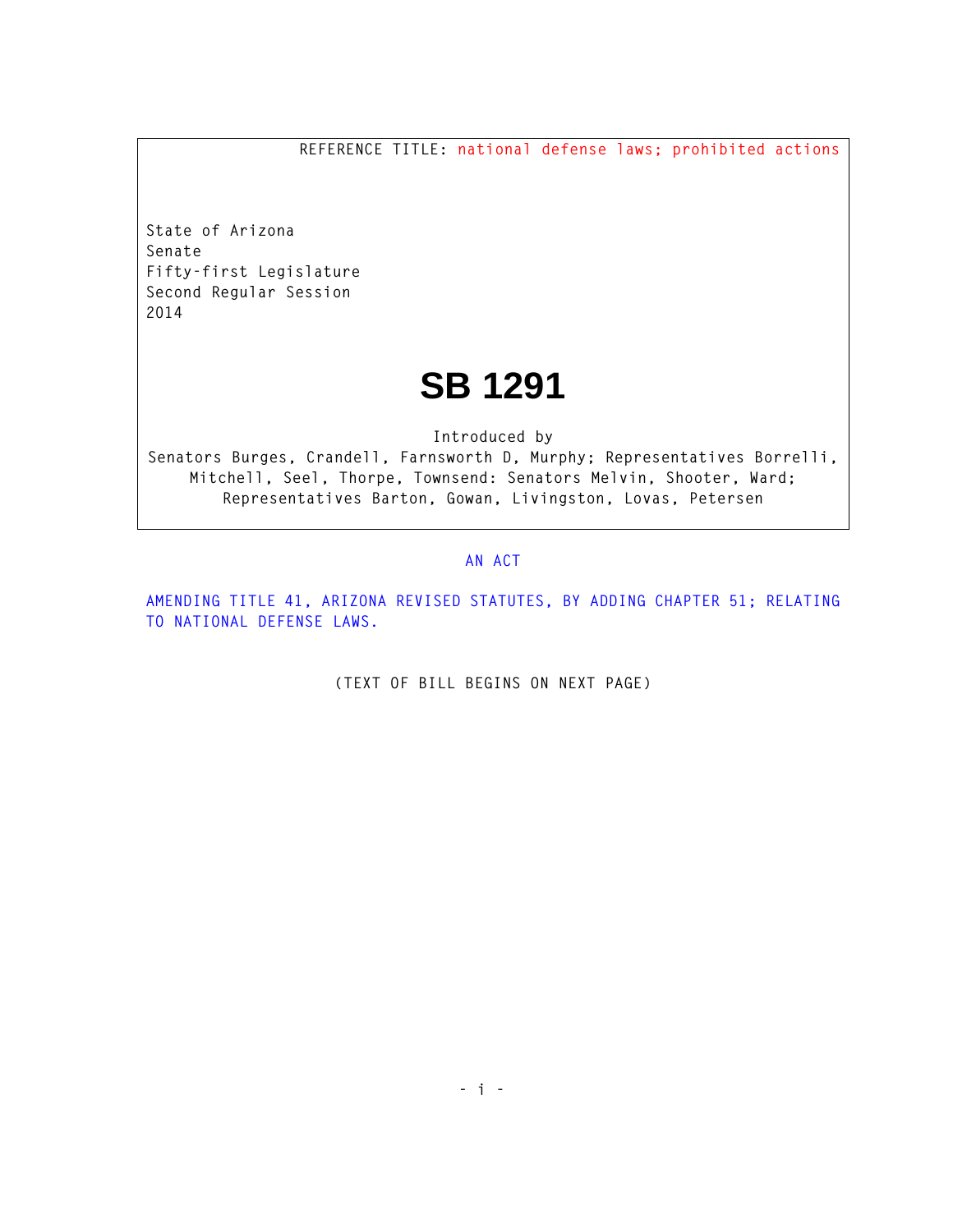**1 Be it enacted by the Legislature of the State of Arizona: 2 Section 1. Title 41, Arizona Revised Statutes, is amended by adding 3 chapter 51, to read: 4 CHAPTER 51 5 PROHIBITED ACTIONS UNDER NATIONAL DEFENSE LAWS 6 ARTICLE 1. GENERAL PROVISIONS 7 41-5101. National defense laws; unlawful acts; report; 8 violation; definitions 9 A. NOTWITHSTANDING ANY TREATY, FEDERAL, STATE OR LOCAL LAW OR 10 AUTHORITY ENACTED OR CLAIMED TO BE AN AUTHORIZATION FOR USE OF MILITARY 11 FORCE, INCLUDING SECTIONS 1021 AND 1022 OF THE NATIONAL DEFENSE AUTHORIZATION 12 ACT FOR FISCAL YEAR 2012 (P.L. 112-81; 125 STAT. 1298), ANY NATIONAL DEFENSE 13 AUTHORIZATION ACT OR ANY SIMILAR LAW OR AUTHORITY ENACTED OR CLAIMED BY 14 CONGRESS OR THE PRESIDENT OF THE UNITED STATES, IT IS UNCONSTITUTIONAL AND 15 UNLAWFUL FOR ANY PERSON TO: 16 1. ARREST OR CAPTURE ANY PERSON IN THIS STATE OR ANY RESIDENT OF THIS 17 STATE WITHIN THE UNITED STATES WITH THE INTENT OF DETENTION UNDER THE LAW OF 18 WAR. 19 2. ACTUALLY SUBJECT A PERSON IN THIS STATE TO DISPOSITION UNDER THE 20 LAW OF WAR. 21 3. EXECUTE ANY PERSON IN THIS STATE OR ANY RESIDENT OF THIS STATE 22 WITHIN THE UNITED STATES WITHOUT JUDICIAL SENTENCING AFTER TRIAL AND 23 CONVICTION IN A COURT ORDAINED AND ESTABLISHED UNDER ARTICLE III OF THE 24 UNITED STATES CONSTITUTION OR UNDER THE CONSTITUTION OF ARIZONA. 25 B. SUBSECTION A OF THIS SECTION DOES NOT APPLY TO CASES ARISING IN THE 26 LAND OR NAVAL FORCES, OR IN THE MILITIA, WHEN IN ACTUAL SERVICE DURING A TIME 27 OF WAR OR PUBLIC DANGER. 28 C. THE DIRECTOR OF THE DEPARTMENT OF PUBLIC SAFETY OR THE SHERIFF OF A 29 COUNTY SHALL REPORT TO THE GOVERNOR AND THE LEGISLATURE ANY ATTEMPT BY AN 30 AGENCY OR AGENT OF THE FEDERAL GOVERNMENT TO SECURE THE IMPLEMENTATION OF ANY 31 TREATY, FEDERAL, STATE OR LOCAL LAW OR AUTHORITY ENACTED OR CLAIMED TO BE AN 32 AUTHORIZATION FOR USE OF MILITARY FORCE, INCLUDING SECTIONS 1021 AND 1022 OF 33 THE NATIONAL DEFENSE AUTHORIZATION ACT FOR FISCAL YEAR 2012, ANY NATIONAL 34 DEFENSE AUTHORIZATION ACT OR ANY SIMILAR LAW OR AUTHORITY ENACTED OR CLAIMED 35 BY CONGRESS OR THE PRESIDENT OF THE UNITED STATES THROUGH THE OPERATIONS OF 36 THAT OR ANY OTHER STATE DEPARTMENT. 37 D. ANY PERSON WHO VIOLATES THIS SECTION IS SUBJECT TO PROSECUTION 38 PURSUANT TO TITLE 13 OR ANY OTHER APPLICABLE LAW. 39 E. FOR THE PURPOSES OF THIS SECTION, "ARREST", "CAPTURE", "DETENTION 40 UNDER THE LAW OF WAR", "DISPOSITION UNDER THE LAW OF WAR", AND "LAW OF WAR" 41 HAVE THE SAME SENSE AND MEANINGS PRESCRIBED IN SECTION 1021, SUBSECTION C OF 42 THE NATIONAL DEFENSE AUTHORIZATION ACT FOR FISCAL YEAR 2012.**